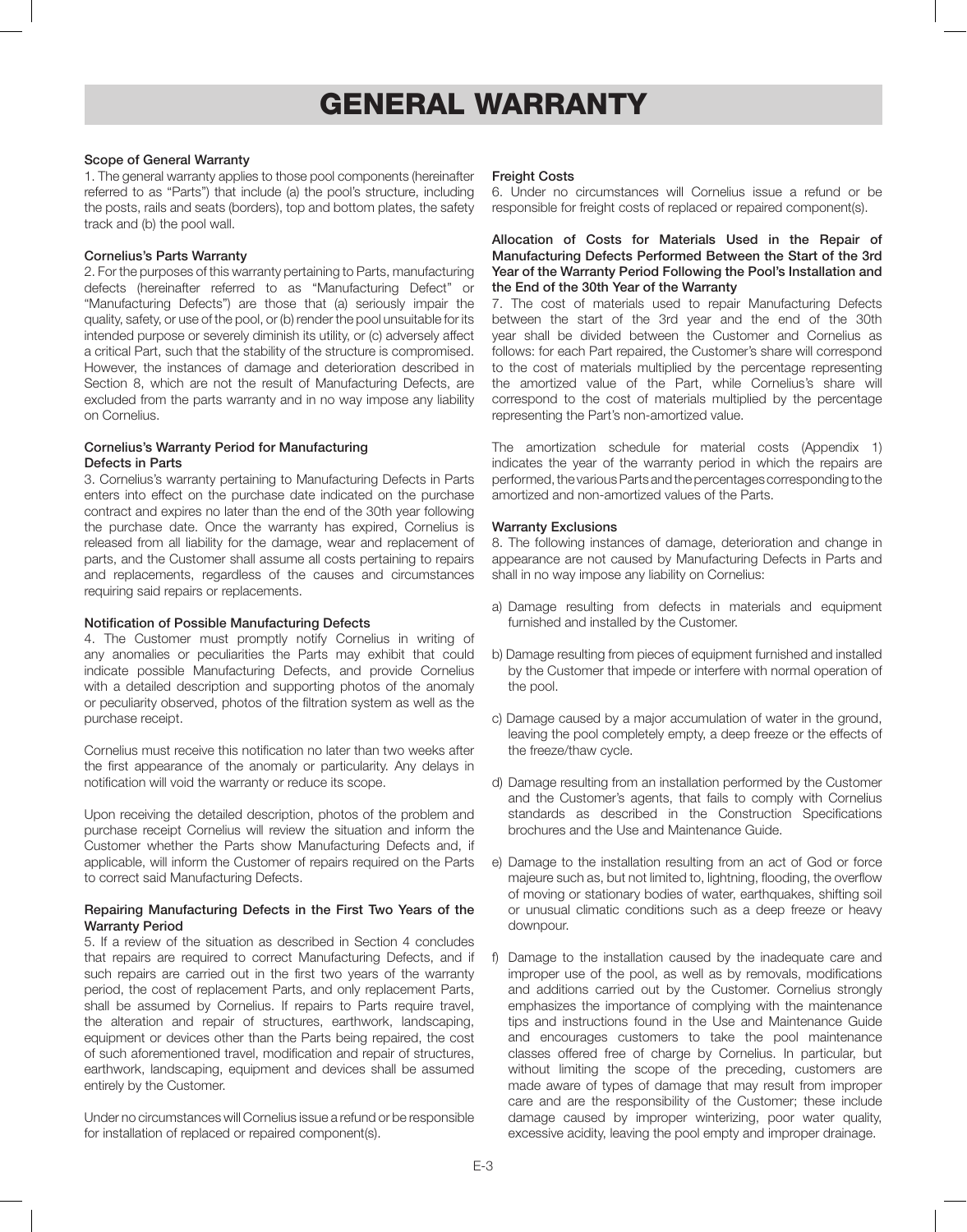- g) Damage resulting from winterizing the pool prior to the end of September or turning off the filtration system before winterizing the pool.
- h) Damage caused to pool resulting from not checking the watertightness of the liner when winterizing the pool and, if applicable, failing to repair all leaks in the liner prior to winterizing the pool.
- i) Damage caused to Parts other than the wall and the structure due to the poor condition of the wall or the structure.
- j) Deterioration resulting from normal wear and tear of the pool structure.
- k) Scratches, discoloration, buckling, cracks and shrinkage that result from normal wear and the normal behaviour of the materials, and which are not damages that justify replacing some or all of the Parts, piping, small parts, skimmer and other items discussed in Sections 8 and 9, nor the replacement of any other piece of equipment, item, or accessory.
- l) The deterioration of the pool or its foundation due to existing tree roots on the Customer's property or neighbouring lots.
- m)The deterioration of the pool or its foundation due to the presence of stumps or other objects in the ground.
- n) Damage caused by a sand bottom that has bumps, holes, or furrows created by ants or worms, and generally, any damage caused by animals and insects such as, but not limited to, rats, mice, squirrels, raccoons, birds, worms and ants.
- o) Damage caused by the weight of accumulated snow or ice on the pool.
- p) Damage caused by the settling of the soil outside the pool's perimeter.
- q) Damage caused by the pressure exerted by the winter blanket or its fastening system.
- r) If Cornelius is unable to provide the requested assistance after receiving service calls made late in the fall when the weather makes such requested assistance impossible, Trevi Manufacturing shall in no way be held liable for damages resulting from Cornelius's inability to respond.
- s) Damage caused by the presence in the ground or elsewhere of pollutants or contaminants in any form, regardless whether they are solids, liquids, gases, microorganisms, odours, heat, vibrations, radiation or any combination of these elements.
- t) Damage caused by a utility service's failure to supply gas, water or electricity.
- u) This warranty is null and void if any chlorine generator, using salt, is used on a non resin/resin pool structure.

#### Compensation for Damage to Other Property

9. Compensation is excluded for any damage caused to property other than that governed by this warranty.

# Supply of Water and Chemical Products

10. Cornelius shall not assume the costs for the supply of water and chemical products, including salt, when installing the pool, and shall not assume such costs if it is necessary to refill a pool that needed to be emptied to perform inspections, maintenance or repairs.

#### Other Conditions Affecting the Warranty

11. The warranty is suspended during the period in which the Customer is in default on debts owed to Cornelius and will remain suspended as long as said debts have not been settled in full.

# No Other Express, Tacit, Verbal or Written Warranties or **Agreements**

12. This warranty grants Cornelius's customers particular rights as detailed in this document. Beyond these, Trevi Manufacturing does not provide any other express, tacit, verbal or written warranties. Cornelius and the Customer agree that this document includes all warranty terms and conditions and that no other written, verbal or implicit agreements regarding the warranty were discussed or made by Cornelius and the Customer.

## Warranty Transfer

13. This warranty is extended only to you, the original purchaser. The underlining of words in the section headings is intended strictly to facilitate the reading of this document and shall not be interpreted in any other way.